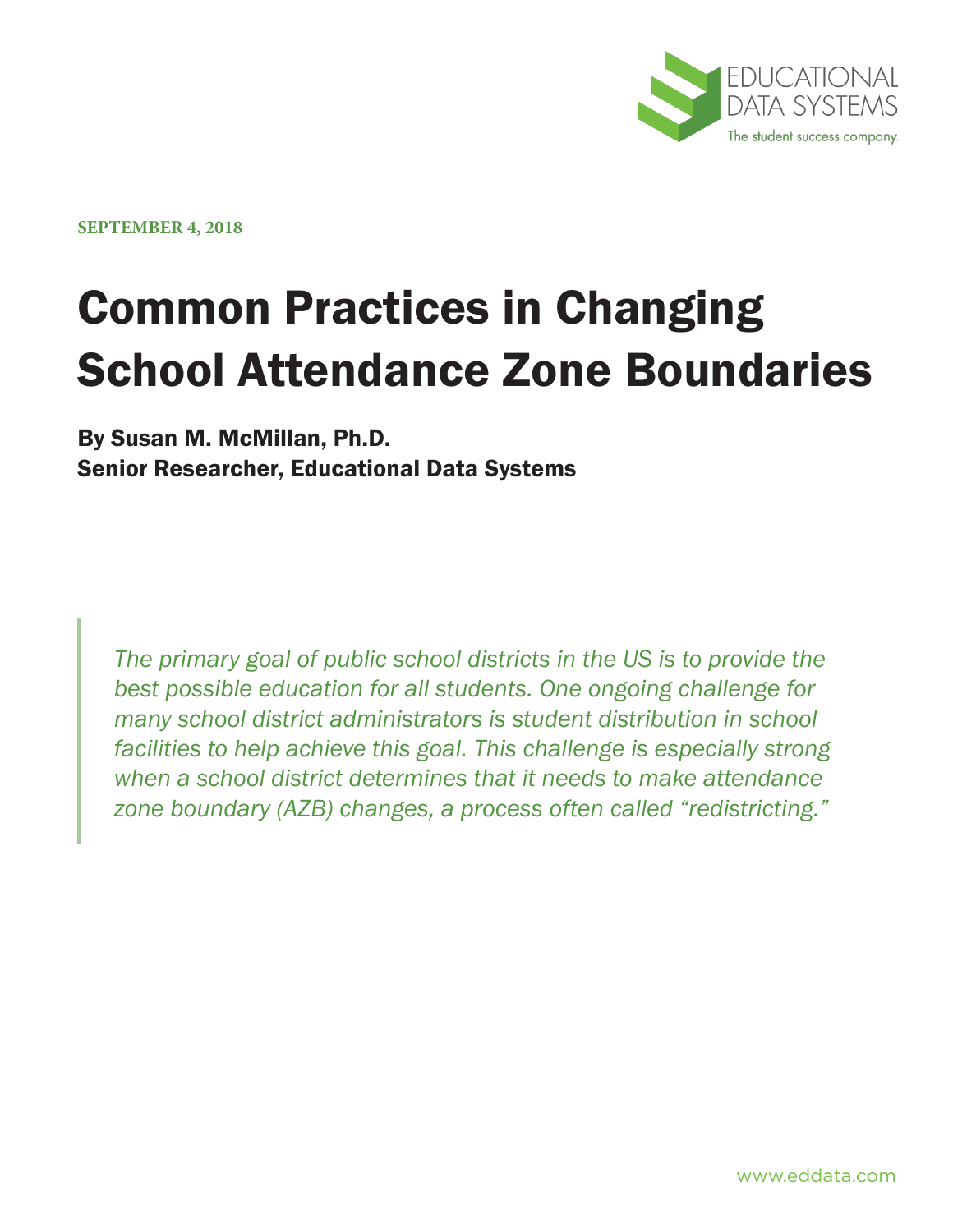

This word cloud was created to highlight popular and trending terms that appear in our research based on frequency of use and prominence.

© 2018 Educational Data Systems, Inc.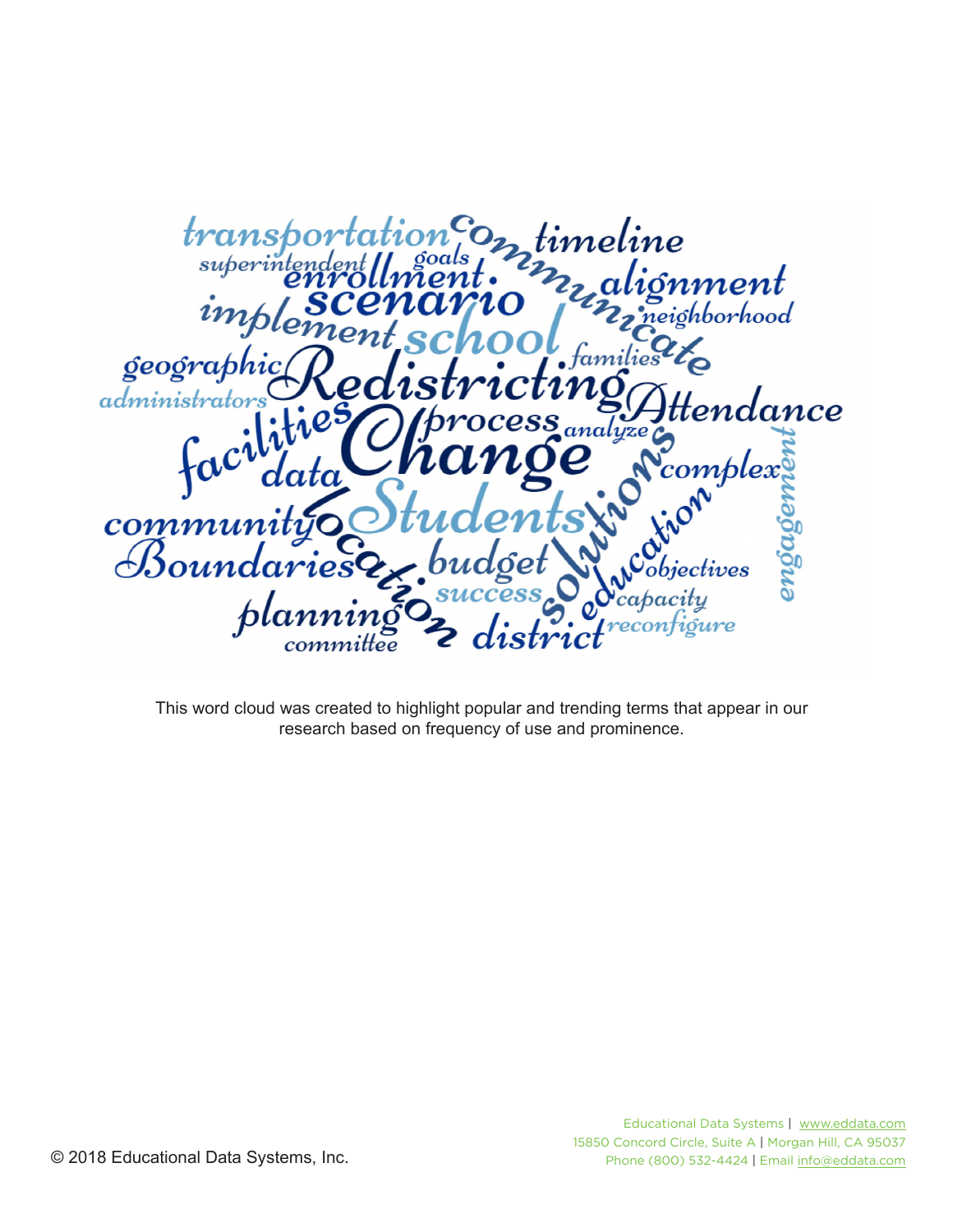# Common Practices in Changing School Attendance Zone Boundaries

The primary goal of public school districts in the US is to provide the best possible education for all students. One ongoing challenge for many school district administrators is student distribution in school facilities to help achieve this goal. This challenge is especially strong when a school district determines that it needs to make attendance zone boundary (AZB) changes, a process often called "redistricting."

School planning expert Kelley D. Carey noted that he has seen more superintendents get fired over redistricting than over educational programming or quality of instructional leadership (2011, p. 190–191). His comment is echoed in an article by WGLT public radio: "…only two things are guaranteed to get a school superintendent fired: trying to kill off a school mascot and school redistricting" [\(http://www.wglt.org/post/unit-five-enters](http://www.wglt.org/post/unit-five-enters-emotional-minefield-redistricting#stream/0)[emotional-minefield-redistricting#stream/0\)](http://www.wglt.org/post/unit-five-enters-emotional-minefield-redistricting#stream/0).

## Reasons for AZB Changes

The need for AZB changes is not restricted to large and growing school districts that have planners in multiple departments who sort through enrollment, facilities, transportation, budget, and strategic planning data. Small districts also experience the need for change, often with fewer internal resources for managing the process. Similarly, school districts in urban, suburban, and rural districts can all experience pressures for AZB changes at one time or another.

Sifting through a year's worth of popular press articles reveals a set of common reasons school districts undertake AZB changes (see Table 1). These redistricting triggers are not mutually exclusive, and school districts often cite multiple motivating factors for change.

| <b>School District Situation</b>                                                                          | Implications for AZB Change                                                      |
|-----------------------------------------------------------------------------------------------------------|----------------------------------------------------------------------------------|
| Increasing enrollment                                                                                     | Overcrowded facilities                                                           |
| Decreasing enrollment                                                                                     | Underutilized facilities, budget inefficiencies                                  |
| Uneven enrollment                                                                                         | Unbalanced facilities usage due to uneven<br>geographic distribution of students |
| Aging facilities                                                                                          | Need for renovation or replacement                                               |
| New facilities                                                                                            | Need to have students assigned, likely<br>disrupting multiple attendance zones   |
| Closing schools due to low enrollment,<br>budget constraints, program "failures," or<br>natural disasters | Must accommodate students from the closed<br>building(s)                         |

#### Table 1. Common Reasons for School Redistricting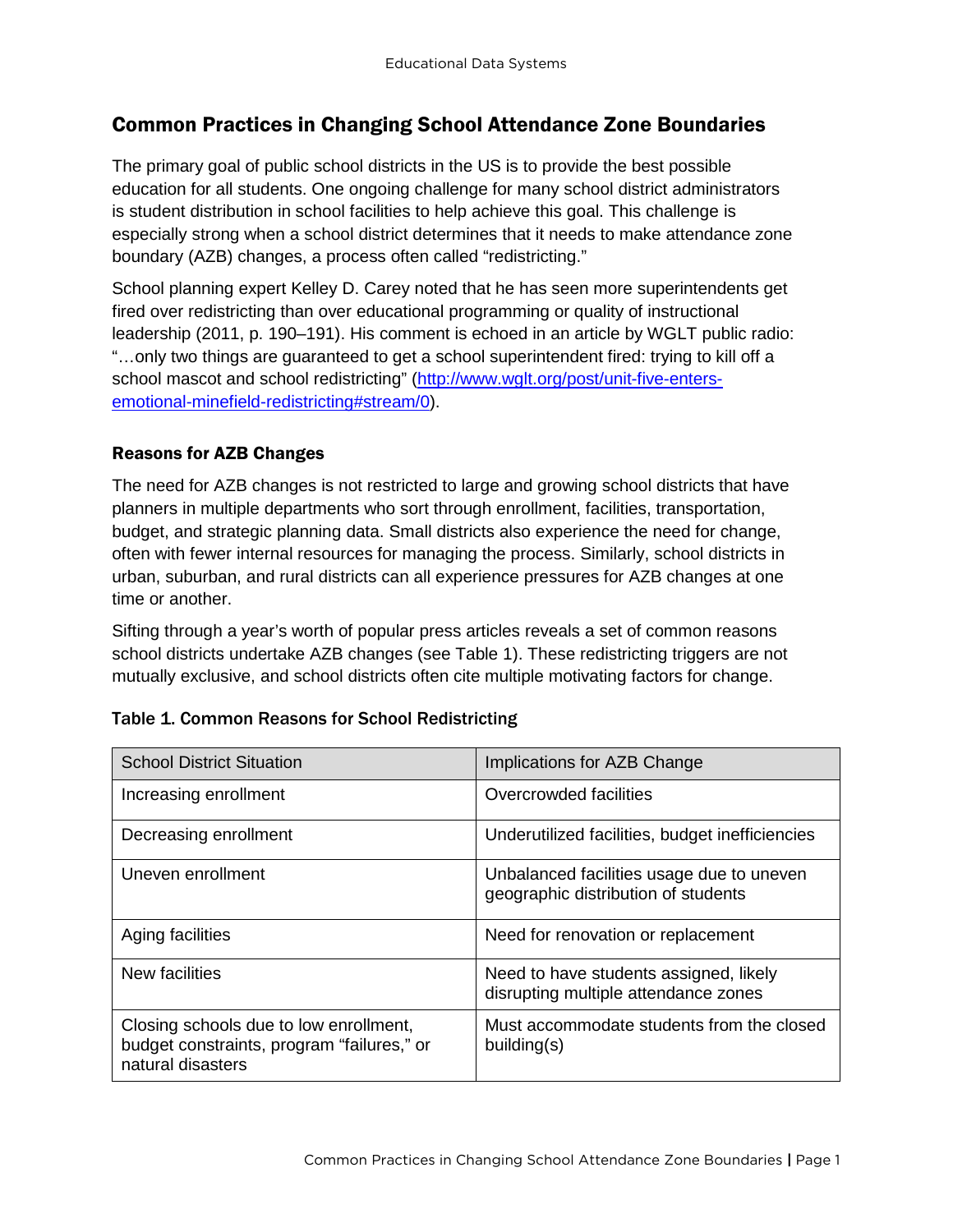| <b>School District Situation</b>                                                                                         | Implications for AZB Change                                                                                                                                                                                                     |
|--------------------------------------------------------------------------------------------------------------------------|---------------------------------------------------------------------------------------------------------------------------------------------------------------------------------------------------------------------------------|
| Change in education regulations or policies<br>(for example, mandatory Pre-K, all-day K,<br>and class size requirements) | Changes in the associated facilities needs<br>can necessitate AZB changes                                                                                                                                                       |
| <b>Transportation issues</b>                                                                                             | Redistricting could generate transportation<br>efficiencies                                                                                                                                                                     |
| Feeder pattern alignment                                                                                                 | Keep neighborhood students together and/or<br>reduce the number of school transitions for<br>students                                                                                                                           |
| Educational programming change                                                                                           | May need to evaluate AZB to reconfigure<br>grades or to ensure that the same<br>educational programming is available to all<br>students, regardless of location in the district,<br>socio-economic status, or race/ethnic group |

Even in the face of strong pressure for AZB changes, they are often difficult to implement. Schools are seen as the center of many communities, and families form strong emotional ties to schools, even if those schools are labelled as "failing"

[\(http://www.wbur.org/edify/2017/11/03/walsh-schools-balancing-act\)](http://www.wbur.org/edify/2017/11/03/walsh-schools-balancing-act). Sometimes a clash of goals contributes to high emotions. For example, school district administrators may wish to pursue demographic diversification, and this may conflict with community wishes to keep neighborhoods together and keep kids in schools that are geographically close [\(https://tcf.org/content/report/eden-prairie-public-schools/?agreed=1\)](https://tcf.org/content/report/eden-prairie-public-schools/?agreed=1). Home purchase decisions are also closely tied to school attendance boundaries, which can produce resistance to change [\(http://www.wilmingtonbiz.com/real\\_estate\\_](http://www.wilmingtonbiz.com/real_estate_-residential/2018/03/09/some_buyers_sellers_await_school_maps/17214) [residential/2018/03/09/some\\_buyers\\_sellers\\_await\\_school\\_maps/17214\)](http://www.wilmingtonbiz.com/real_estate_-residential/2018/03/09/some_buyers_sellers_await_school_maps/17214). Creating and disseminating clear policies regarding the AZB change process can help temper the emotional reactions to change.

## AZB Change Process

The process for making AZB changes varies tremendously among school districts. Some large or rapidly growing districts review their attendance zones on an annual basis and routinely make administrative adjustments as needed to accommodate enrollment shifts (e.g., Los Angeles USD). Some districts such as Durham County Public Schools (NC) make relatively rare changes when enrollment drops below or climbs above school capacity policies.

The process also varies by district with respect to whether community members form an advisory board, how many potential solutions are devised, and even who has final approval authority. Nevertheless, several components of the change process (summarized in Table 2) seem to be central to success. Community engagement strategies support all steps in the change process and are important enough to be discussed in the following section.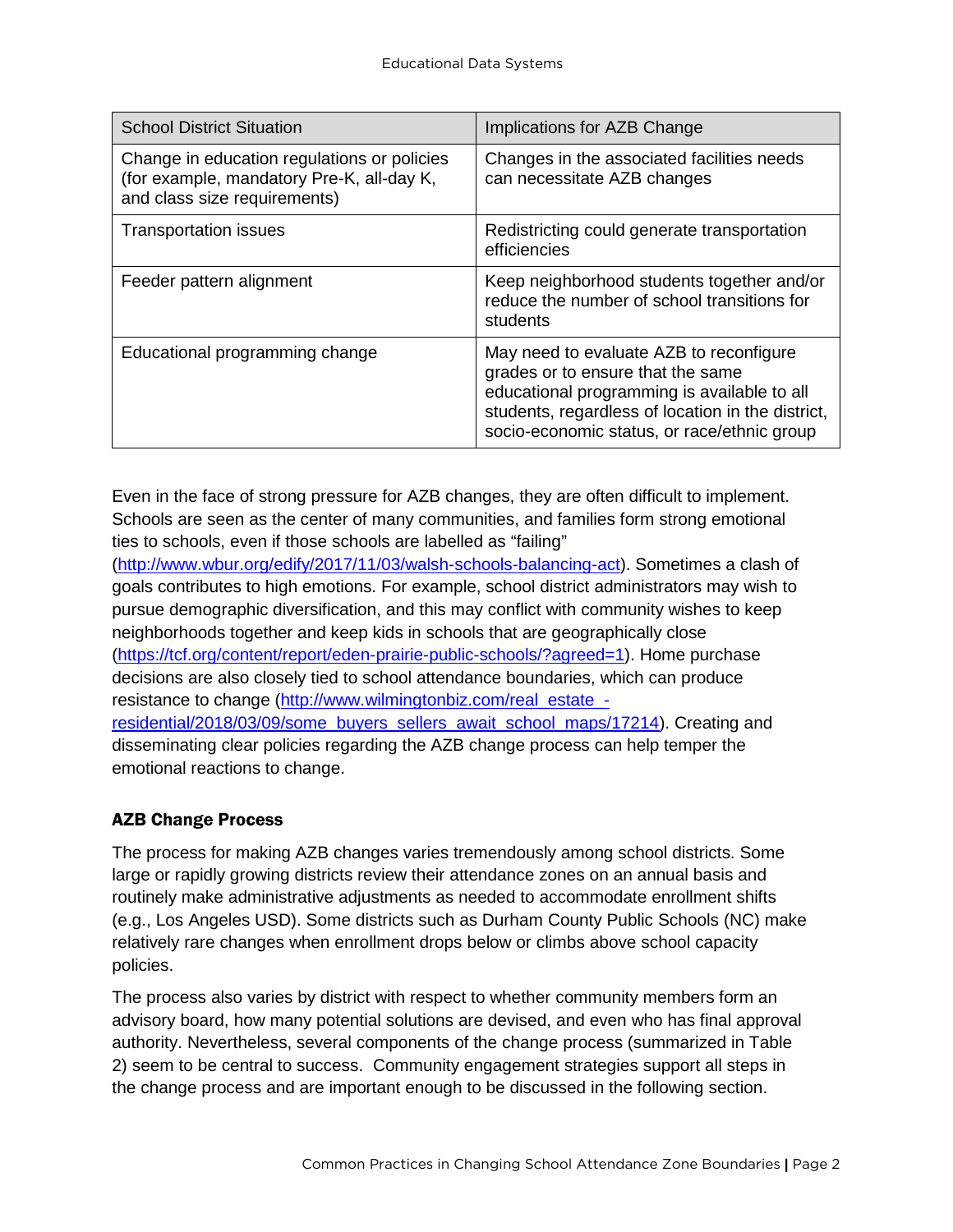|  |  |  | Table 2. Components of the AZB Change Process |
|--|--|--|-----------------------------------------------|
|--|--|--|-----------------------------------------------|

| Steps in the Change Process      | Description                                                                                                                                                                                                                                                                                                                                                                                       |  |
|----------------------------------|---------------------------------------------------------------------------------------------------------------------------------------------------------------------------------------------------------------------------------------------------------------------------------------------------------------------------------------------------------------------------------------------------|--|
| Gather and analyze relevant data | Enrollment trends and projections<br>$\bullet$<br>General demographic trends<br>$\bullet$<br>Facility utilization/capacity<br>$\bullet$<br>Budget capacity/constraints<br>$\bullet$<br>Community preferences regarding<br>objectives, often called "guiding<br>principles"<br>Potential solutions (including those<br>$\bullet$<br>that do not involve AZB changes) with<br>cost/benefit analysis |  |
| Communicate with the community   | An ongoing iterative process that includes<br>Using data to make a strong case for<br>change<br>Gathering and incorporating<br>$\bullet$<br>community feedback to refine<br>potential solutions and boundary<br>change scenarios; often involves a<br>community committee<br>Answering questions from the<br>$\bullet$<br>community in a transparent manner                                       |  |
| Finalize the solution            | The superintendent or committee<br>$\bullet$<br>recommends a plan, also called a<br>scenario, and presents indicators for<br>how it solves the identified problem(s)<br>Approval of the plan is often a school<br>board action                                                                                                                                                                    |  |
| Implement the changes            | Create and communicate a detailed<br>$\bullet$<br>transition timeline<br>Hold an implementation meeting for<br>families affected by AZB changes                                                                                                                                                                                                                                                   |  |

Deviations from published AZB review and change processes, or even public perceptions of deviations, can contribute to community discontent with the redistricting outcome. Sometimes the new boundaries are challenged in court and the entire process is changed as a result (for example, [http://www.tampabay.com/news/education/k12/School-district](http://www.tampabay.com/news/education/k12/School-district-changes-process-for-redrawing-school-boundaries_162375768)[changes-process-for-redrawing-school-boundaries\\_162375768\)](http://www.tampabay.com/news/education/k12/School-district-changes-process-for-redrawing-school-boundaries_162375768). A clear and wellpublicized boundary change process that includes understandable data analysis and community engagement can help to mitigate the strong emotions that go with redistricting decisions.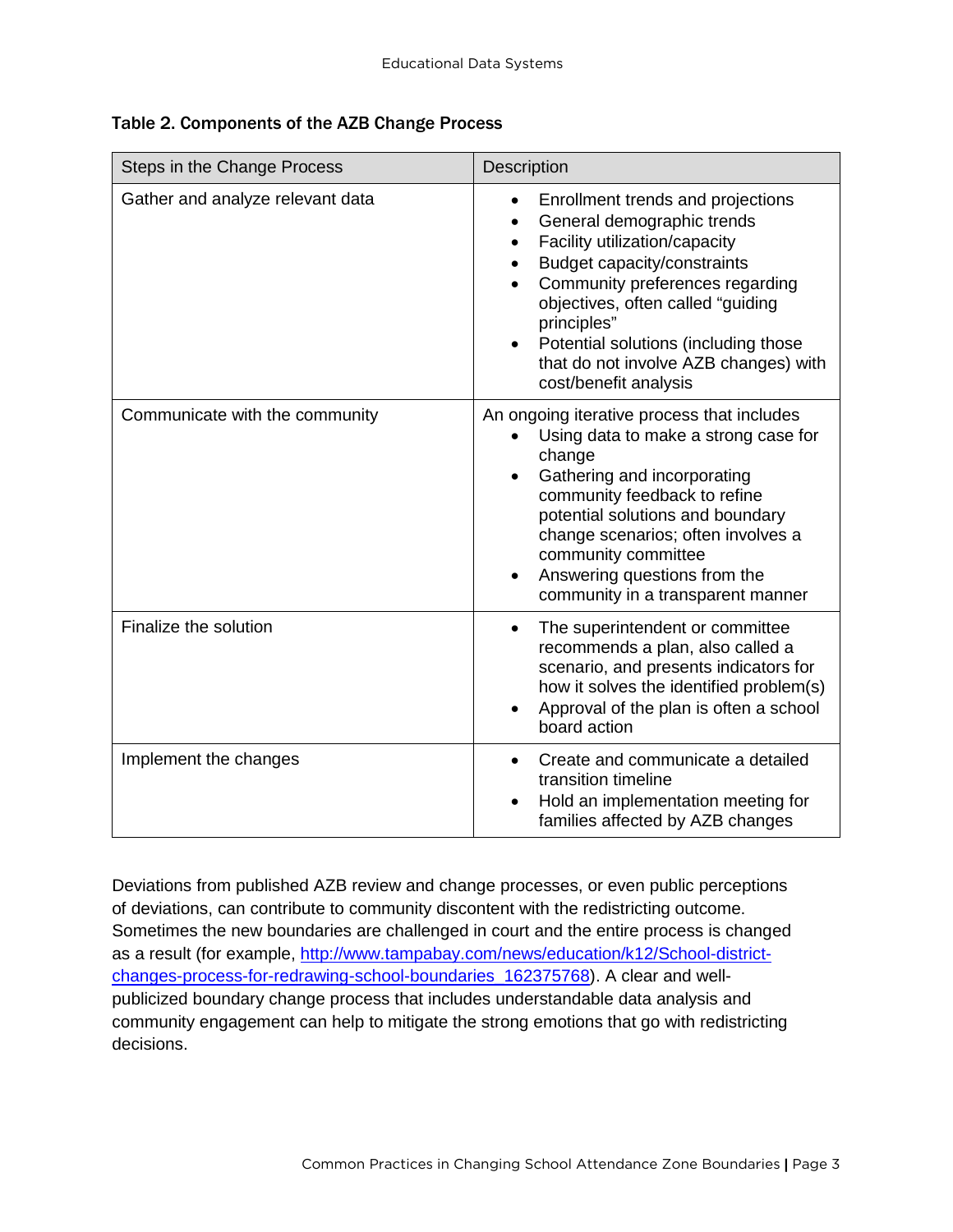### Community Engagement Strategies

Even when AZB changes are relatively frequent in large or rapidly growing districts, community engagement efforts and clear communication channels are crucial to successful change. Hanover Research, in a widely cited report for Portland Public Schools, describes multiple strategies for community engagement in the change process (2015, pp. 21–23). Additionally, our own research confirms the following common strategies for engaging the community and communicating boundary change needs, goals, and solutions:

- Convene advisory committee
- Form focus groups
- Hold open community meetings
- Survey families and other community members
- Disseminate information in multiple languages via letters, flyers, detailed Q&A websites, FAQ (in multiple formats), and interactive websites

Multiple strategies are often used together in efforts to communicate with as many community members as possible. Based on our research, the following list contains the most common questions that families ask about redistricting.

Why are changes necessary?

What other options have been considered or implemented?

What are the boundary change decision criteria?

What is the change process and who is included?

Who is affected by changes?

What do the new boundaries look like (on a map)?

What is the timing of the changes?

Are there opportunities for "grandfathering" and can siblings stay together?

How will transportation change?

How will school choice options work?

To improve transparency throughout the boundary change process, districts can provide specific data to answer these questions and others that may arise in local context. Often, districts create presentations for committee and board meetings and make those presentations available online. Infographics can be helpful to describe the district-specific boundary change process, options, outcomes, and implementation timeline.

#### **Summary**

Redistricting involves a set of complex relationships encompassing facilities usage, transportation, budgeting, and educational programming goals. This complexity creates the need for an internal coordination effort for school district administrators as well as the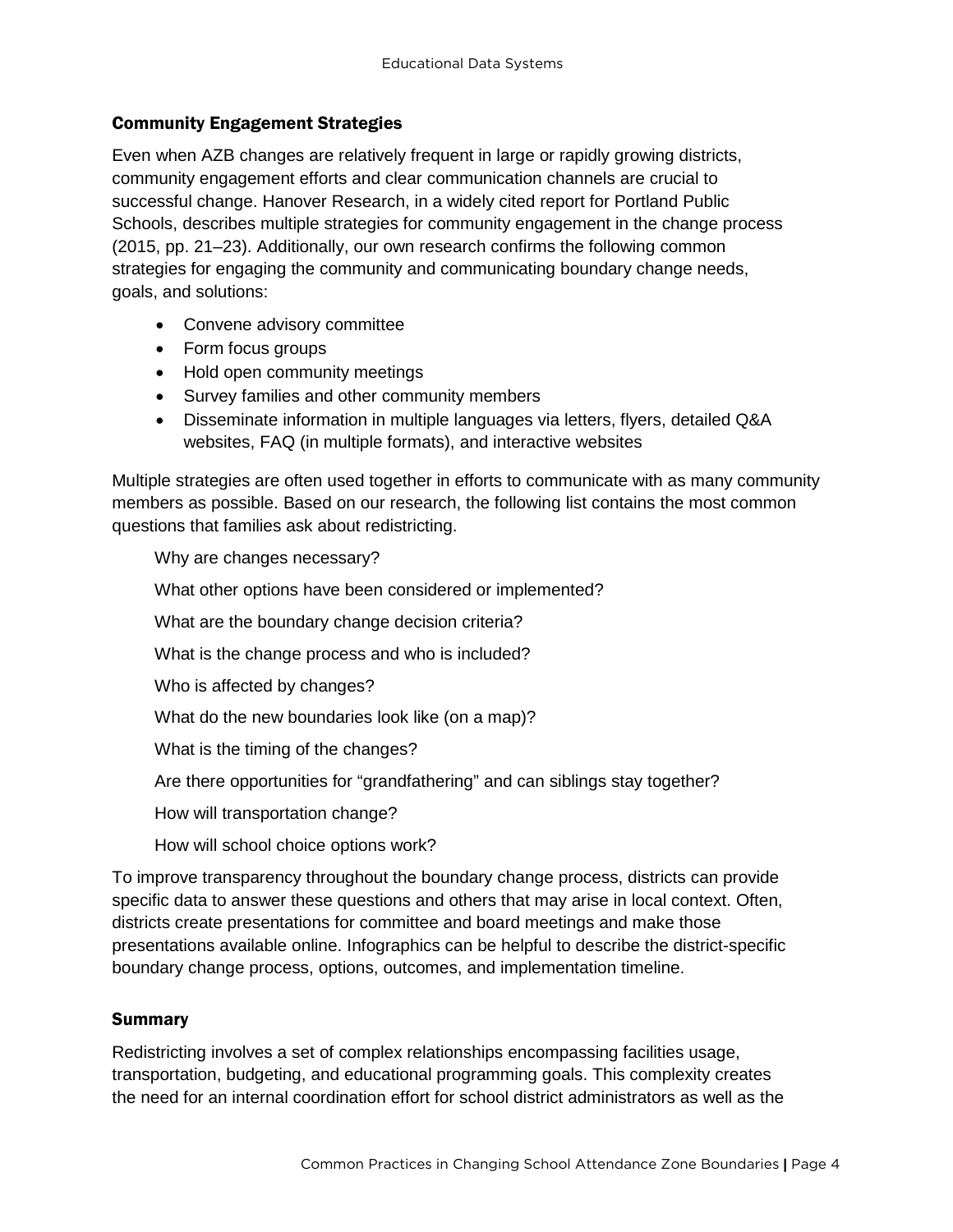need to coordinate and communicate with the community at large. Relying on clear and specific processes can help reduce the resistance to change and increase acceptance of outcomes, even when emotional and difficult decisions must be made.

### References

Carey, Kelley D. (2011). *School District Master Planning: A Practical Guide to Demographics of Facilities Planning*, Rowman and Littlefield Education.

Hanover Research (2015). Best Practices in District Rezoning: Prepared for Portland Public Schools. Retrieved from [https://www.pps.net/cms/lib/OR01913224/Centricity/Domain/207/Best\\_Practices\\_in\\_Distri](https://www.pps.net/cms/lib/OR01913224/Centricity/Domain/207/Best_Practices_in_District_Rezoning_-_Portland_Public_Schools.pdf) ct\_Rezoning - Portland\_Public\_Schools.pdf.